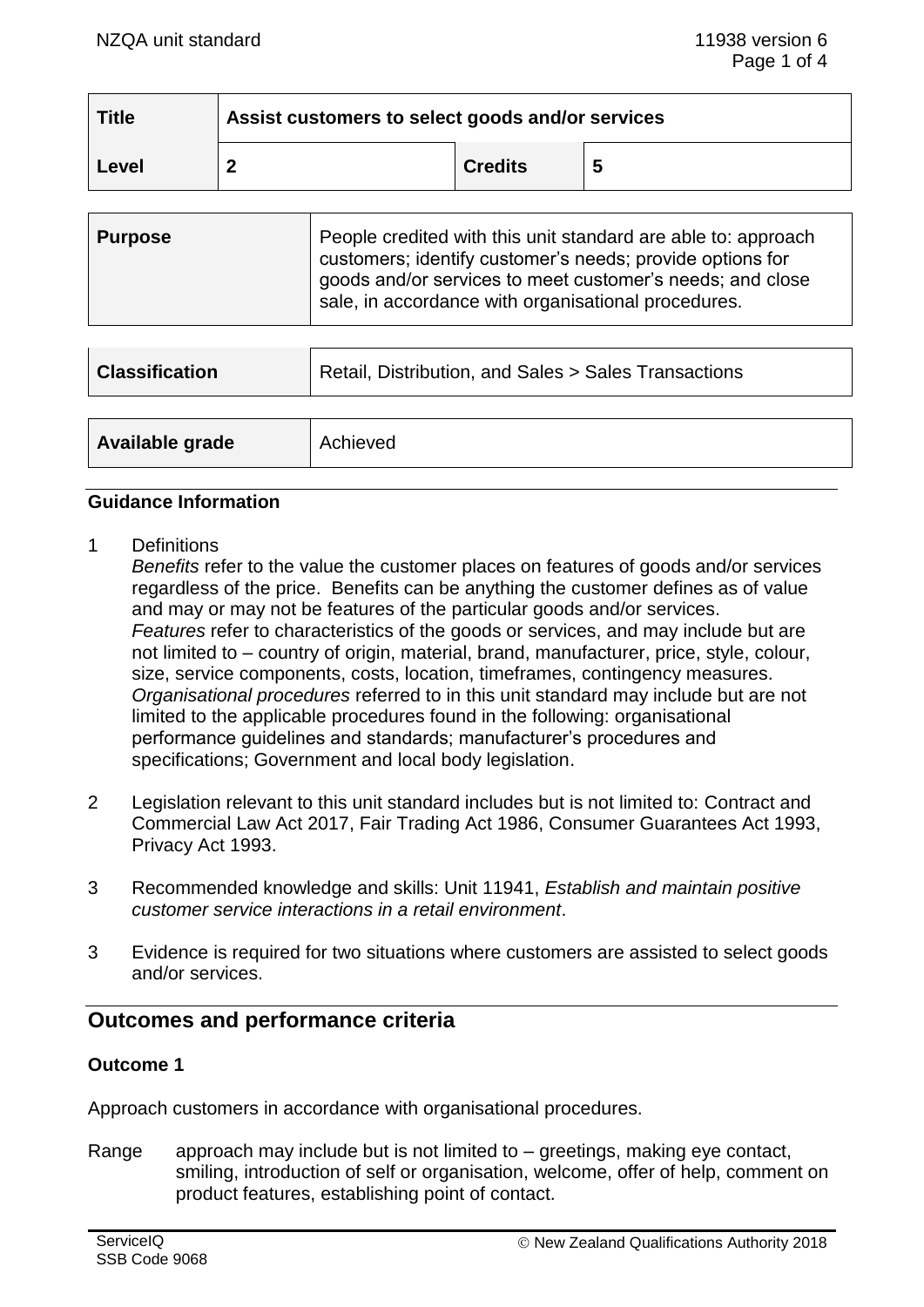## **Performance criteria**

1.1 Approach matches customer expression of interest in goods and/or services.

Range customer expression of interest may include but is not limited to – waiting to be served, browsing, examining goods, reading goods or service information, checking labels.

- 1.2 Approach is positive towards customer.
	- Range spositive approach may include but is not limited to  $-$  body language, voice and tone, facial expression, greetings used.

## **Outcome 2**

Identify customer needs in accordance with organisational procedures.

## **Performance criteria**

- 2.1 Questions are used to gain information from customer on needs and expectations.
- 2.2 Pace of questions is matched to customer interest in goods and/or services.
- 2.3 Customer needs are identified and confirmed.

Range may include but is not limited to – expectation, purpose, past user, problems, place, price, particulars, options for payment.

2.4 Features and benefits of goods and/or services are explained to customer and matched to their needs.

## **Outcome 3**

Provide options for goods and/or services to meet customer needs.

## **Performance criteria**

- 3.1 Options for goods and/or services are identified which meet customer needs.
- 3.2 Information provided about options is accurate and complete and meets customer needs.
- 3.3 Legislation relevant to the purchase is identified and communicated to the customer where required in accordance with organisational procedures.
- 3.4 Customer agreement is obtained confirming that options provided meet their needs.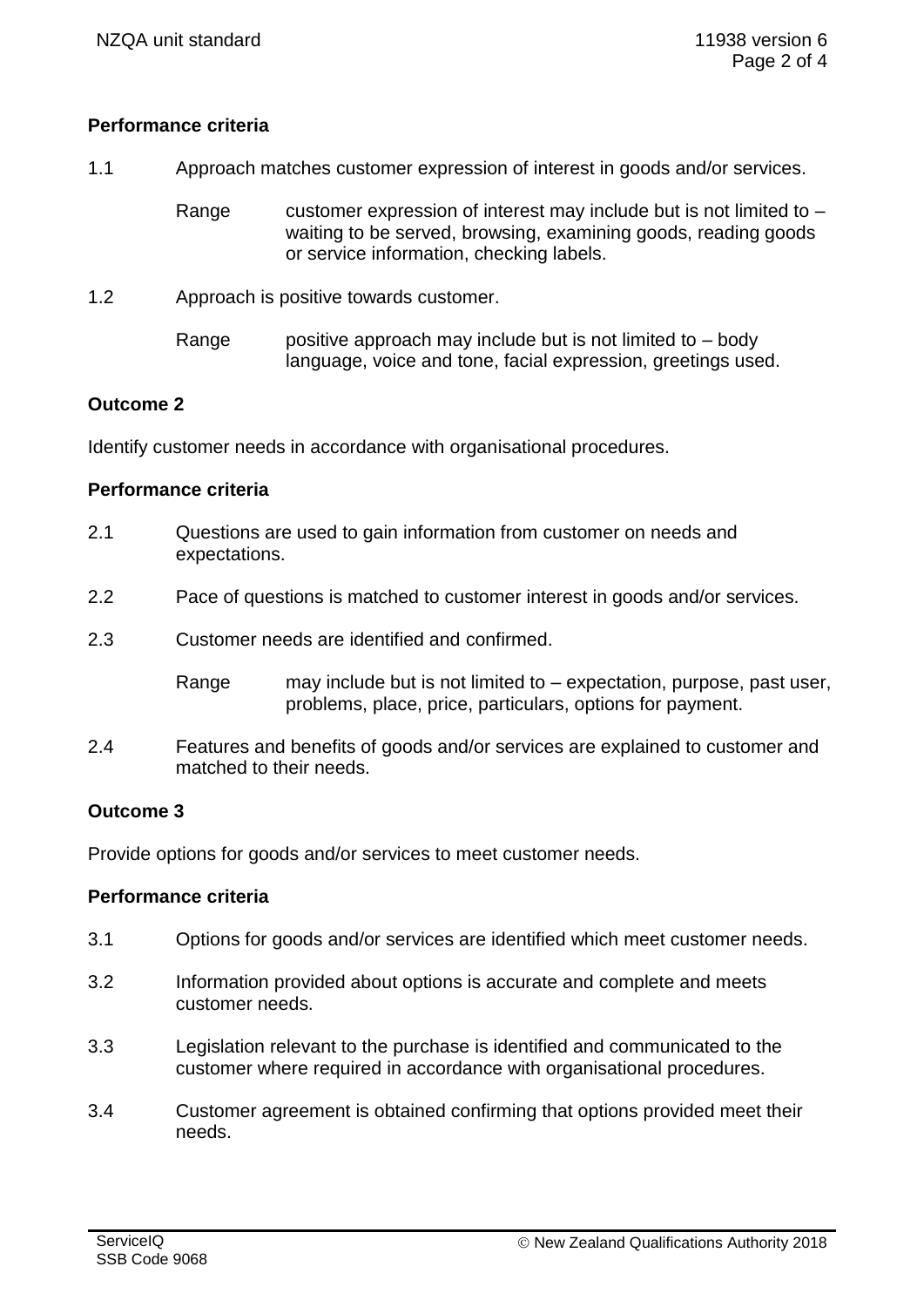# **Outcome 4**

Close sale in accordance with organisational procedures.

## **Performance criteria**

- 4.1 Communication techniques to overcome customer objections are applied.
	- Range communication techniques may include but are not limited to  $$ acknowledge objection, offer solutions, confirm solution, ask detailed questions, maintain open body language.
- 4.2 Factors in making add-on sales are demonstrated.
	- Range factors may include but are not limited to product knowledge, stock knowledge, relevance to customer needs, closed leading questions, directive statement, forced choice.
- 4.3 Communication techniques for closing a sale are demonstrated.
	- Range communication techniques may include but are not limited to  $$ direct, trial, alternative, summary close.
- 4.4 Options for payment are offered and payment is received.

Range evidence is required of two of – cash, EFTPOS, credit card, trial, layby, hire purchase, correct change.

4.5 Documentation for sale is completed.

| <b>Planned review date</b> | 31 December 2021 |
|----------------------------|------------------|
|                            |                  |

#### **Status information and last date for assessment for superseded versions**

| <b>Process</b> | <b>Version</b> | <b>Date</b>      | <b>Last Date for Assessment</b> |
|----------------|----------------|------------------|---------------------------------|
| Registration   |                | 31 October 1997  | 31 December 2013                |
| <b>Review</b>  | 2              | 26 November 2003 | 31 December 2013                |
| <b>Review</b>  | 3              | 15 April 2011    | 31 December 2016                |
| <b>Review</b>  | 4              | 21 May 2015      | 31 December 2021                |
| <b>Review</b>  | 5              | 8 December 2016  | 31 December 2021                |
| Revision       | 6              | 29 March 2018    | N/A                             |

#### **Consent and Moderation Requirements (CMR) reference 10225**

This CMR can be accessed at [http://www.nzqa.govt.nz/framework/search/index.do.](http://www.nzqa.govt.nz/framework/search/index.do)